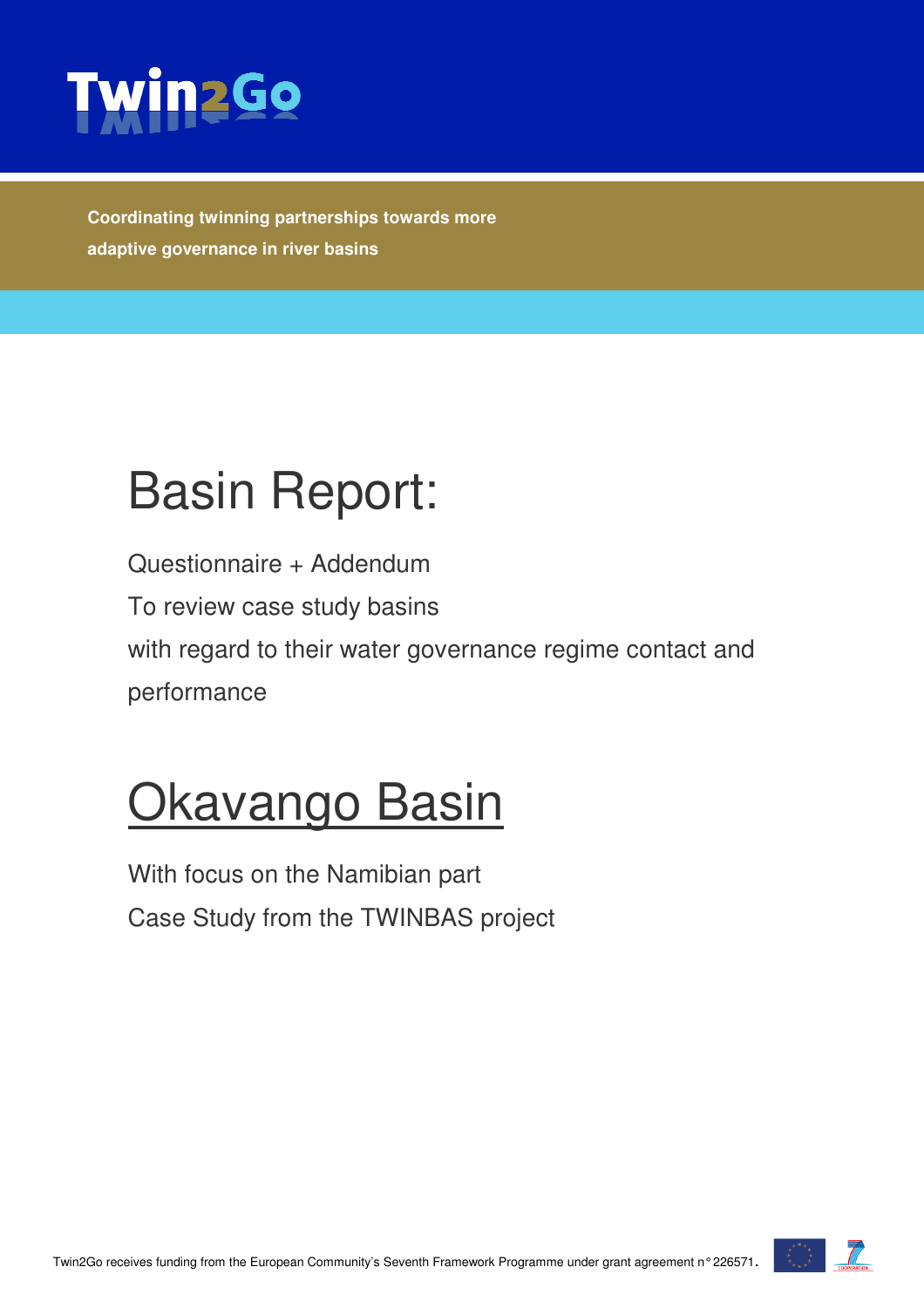

#### **About this questionnaire**

This questionnaire was developed within the scope of the Twin2Go project. It serves to record case study data about a river basin's water governance regime, its context and its performance. An explanation of the indicators, pre-defined scores and potential data sources is provided in the guidance on this questionnaire. (Twin2Go, Guidance on the Questionnaire of the Twin2Go - Case Study Review Workshops. 13/03/10).

Scores to each of the indicators are assigned according the suggested score scheme proposed in the guidance. In the case of numerical indicators like indices, the numerical values are added in brackets after the score, e.g. "B (0.178)" or "C (12,534)". For a better understanding of the recorded issue, additional information is added in the "comments" column.

- \* If not specified differently, the indicators refer to the national part of the basin of interest. The report only considers the national part of the basin.
- \* In general, you should check the GWP toolbox for papers, reports, etc. as data sources of your region, especially with regard to the water governance regime.

The questionnaire was completed by Twin2Go staff in collaboration with local experts previously involved in TwinBas.

Based on the preliminary synthesis results and discussion during the Twin2Go synthesis workshop (Stockholm, 01-02/09/10) an addendum was made with some additional parameters. This addendum has been filled by the same experts.

**The resulting data will be post-processed and added to the Twin2Go database. Should you feel these scores do not reflect the situation of the basin accurately, or want to contest any of the information included, you may contact the project organisers. Contact information as well as additional information regarding the project and the results can be found on www.twin2go.eu.** 

**Names of participating experts have been removed for confidentiality purposes.**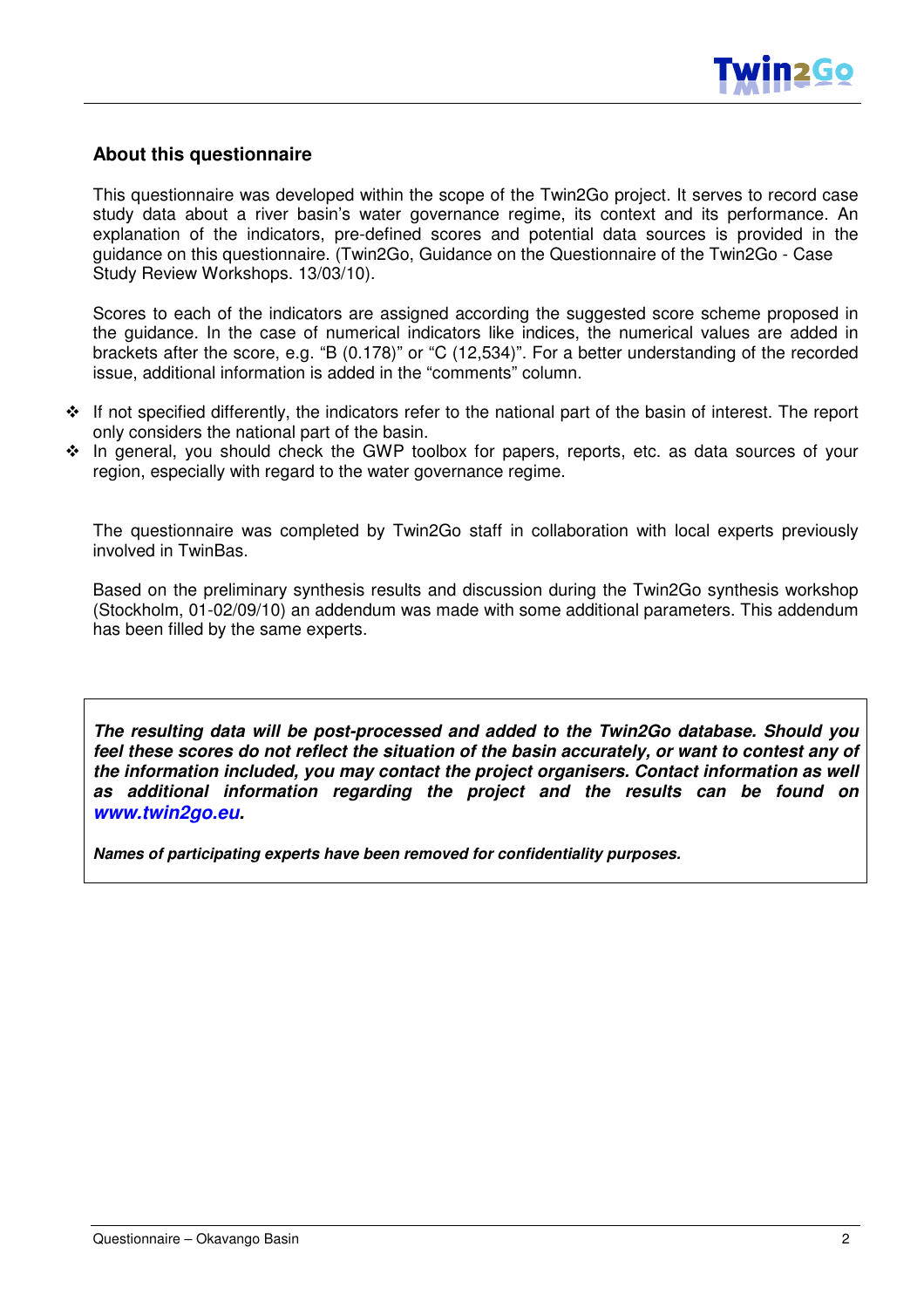

### **Table of Contents**

| a) Water policy, institutional & legal framework (formal and informal)<br>4                                                         |  |
|-------------------------------------------------------------------------------------------------------------------------------------|--|
| b) Formalisation of IWRM principles & Millennium Development Goals<br>6                                                             |  |
| c) Decision making regarding uncertainties<br>6                                                                                     |  |
| II) Actor networks with emphasis on the role and interactions of state and non-state actors and                                     |  |
| a) Cooperation and coordination structures<br>6                                                                                     |  |
| b) Information sharing via formal rules, dependency relationships etc.<br>7                                                         |  |
| III) Multi-level interactions across administrative boundaries and vertical integration across levels and<br>a) Centralisation<br>7 |  |
|                                                                                                                                     |  |
|                                                                                                                                     |  |
|                                                                                                                                     |  |
|                                                                                                                                     |  |
|                                                                                                                                     |  |
|                                                                                                                                     |  |
|                                                                                                                                     |  |
|                                                                                                                                     |  |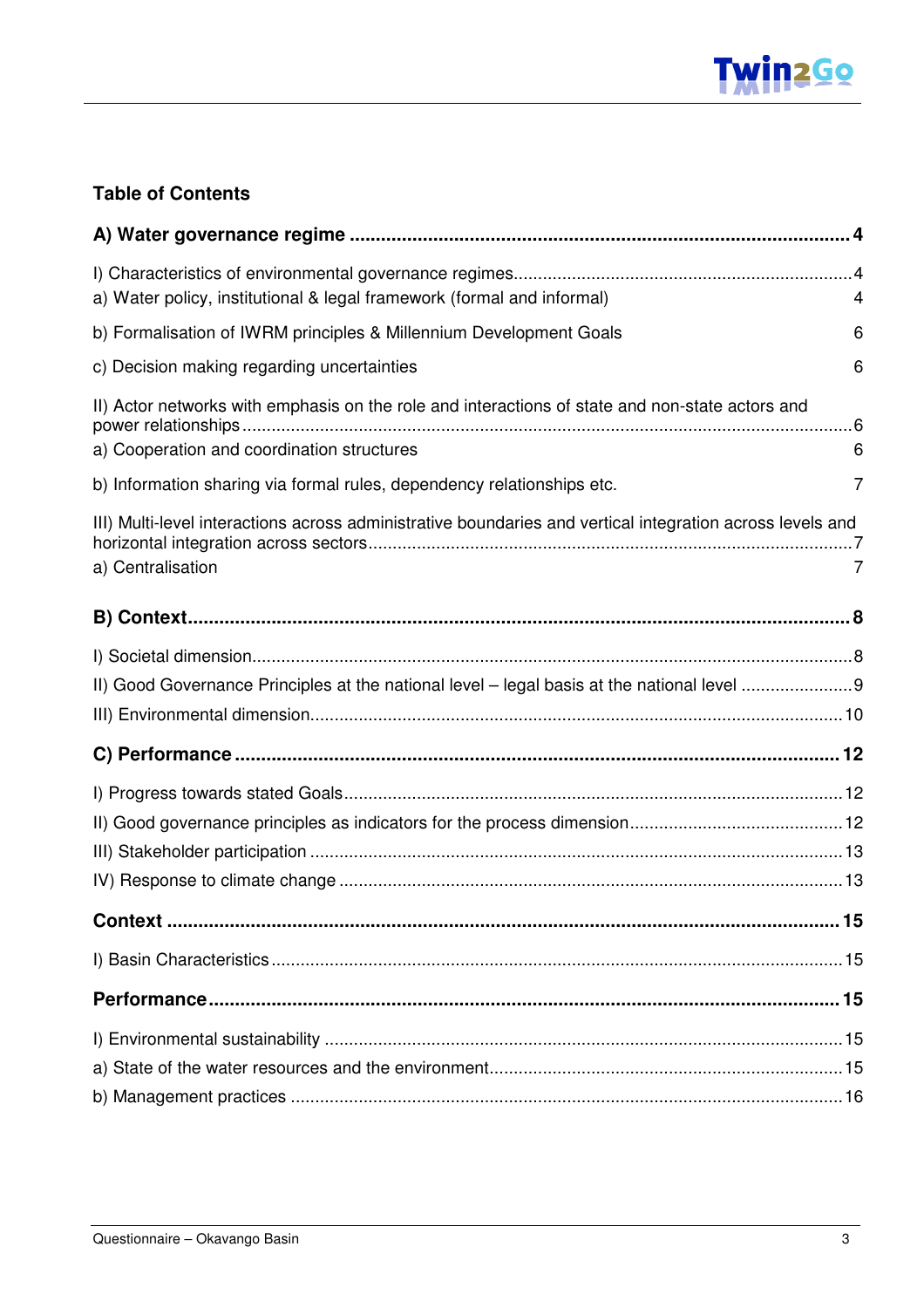

## **A) Water governance regime**

| No. | <b>Indicator</b>                                                                                      | <b>Score</b>   | <b>Comments</b>                                                                                                                                                                                                               |
|-----|-------------------------------------------------------------------------------------------------------|----------------|-------------------------------------------------------------------------------------------------------------------------------------------------------------------------------------------------------------------------------|
|     | I) Characteristics of environmental governance regimes                                                |                |                                                                                                                                                                                                                               |
|     | a) Water policy, institutional & legal framework (formal and informal)                                |                |                                                                                                                                                                                                                               |
| 1.  | <b>Domestic water legislation</b><br>(laws, by-laws, etc.) in place?                                  | A              | Namibian Water Resources Management Act 2004, Act no 24. A new Water Resources<br>Management Bill has in principle been approved by the Parliament in 2010.                                                                   |
| 2.  | <b>Domestic Water Law: Public</b><br>character of water and legal<br>status of water use rights       | A              | The 2004 and 2010 water resources act and bill recognises that the water belong to the people of<br>Namibia. The previous act from 1995 had the same clause.                                                                  |
| 3.  | <b>Domestic Water Law: Explicit</b><br>recognition of traditional and<br>indigenous water uses        | B              | Water for personal and domestic use is excempted from the requirement of having a license.                                                                                                                                    |
| 4.  | <b>Domestic Water Law: On flow</b><br>availability, third party rights<br>and ecological requirements | A              | The 2004 act makes provisions to develop a national water managment plan and to<br>establish a revision period every five years. The Integrated Water Resources<br>Management Strategy and Action Plan was developed in 2006. |
| 5.  | Integration of domestic water<br>legislation                                                          | A              | The 2004 act regulates all types of water use.                                                                                                                                                                                |
| 6.  | <b>Multilevel structure of domestic</b><br>water legislation and<br>subsidiarity                      | $\overline{A}$ | The 2004 Act delegates functions to regional and basin level.                                                                                                                                                                 |
| 7.  | <b>Existence of formal domestic</b><br>administrative structure for<br>water governance               | A              | A Water resources management agency and council exists as well as basin organisations and<br>water user associations.                                                                                                         |
| 8.  | National basin organisation or<br>comparable arrangement                                              | Α              | The Water resources management agency is the overall planning agency. Basin organisations are<br>planned but not in operation in all basins.                                                                                  |
| 9.  | <b>Formalised transboundary</b><br>coordination organisation                                          | A              | Transboundary organisations exists for Okavango (OKACOM and ORANGE ORASECOM                                                                                                                                                   |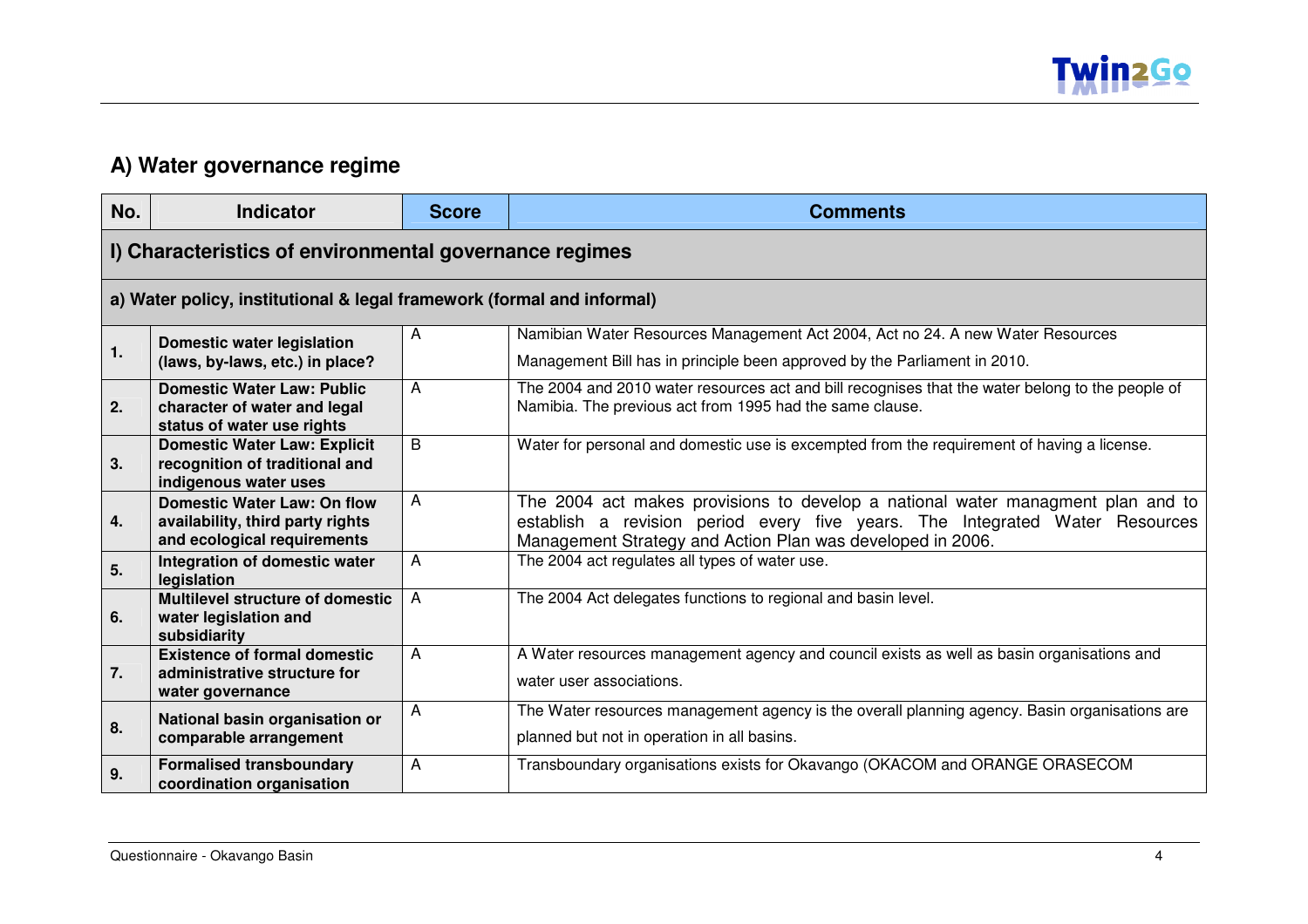

| No. | <b>Indicator</b>                                                                                                           | <b>Score</b>   | <b>Comments</b>                                                                                                                                                                         |
|-----|----------------------------------------------------------------------------------------------------------------------------|----------------|-----------------------------------------------------------------------------------------------------------------------------------------------------------------------------------------|
| 10. | <b>Formal institution (legislation)</b><br>that prescribes the basin<br>management principle                               | B              | The Water Act 2004 prescribes the basin management principle.                                                                                                                           |
| 11. | Water (basin) strategies,<br>programmes and plans                                                                          | B              | Plans are in progress, and have been finalised for some basins like Orange.                                                                                                             |
| 12. | <b>Financing mechanisms:</b><br>Degree of investment from<br>private sector/ public/ other<br>sources (e.g. international) | B              | Public sector in irrigation, private sector in some hydropower/reservoir schemes.                                                                                                       |
| 13. | <b>Economic instruments</b><br>Is water for irrigation priced?                                                             | $\mathsf{C}$   | A water abstraction fee is levied, however below cost recovery.                                                                                                                         |
| 14. | <b>Economic instruments</b><br>Is water for households priced<br>in urban areas?                                           | B              | A water abstraction fee is levied, however below cost recovery. NamWater is the parastatal<br>organisations which abstracts bulk water and distributes to consumers with a user charge. |
| 15. | <b>Economic instruments</b><br>Is water for industry priced?                                                               | B              | A water abstraction fee is levied, however below cost recovery.                                                                                                                         |
| 16. | Tradable permits related to<br>water abstraction/use                                                                       | $\mathsf{C}$   | <b>No</b>                                                                                                                                                                               |
| 17. | Polluter pays principle (related<br>to water)                                                                              | B              | Polluter Pays Principle is in the act however implementation weak.                                                                                                                      |
| 18. | <b>Environmental subsidies</b><br>(related to water)                                                                       | $\overline{C}$ | <b>No</b>                                                                                                                                                                               |
| 19. | <b>Payment for ecosystem</b><br>services (related to water)                                                                | $\mathsf{C}$   | <b>No</b>                                                                                                                                                                               |
| 20. | Tradable permits (related to<br>water quality, maximum,<br>allowable loads etc.)                                           | C              | <b>No</b>                                                                                                                                                                               |
| 21. | Environmental tax (related to<br>water)                                                                                    | $\mathsf C$    | Environmental taxes exists however not related to water                                                                                                                                 |
| 22. | <b>Presence of substituting</b><br>informal institutions for<br>management of water                                        | A              | Stakeholders are engaged however under formal institutions.                                                                                                                             |
| 23. | <b>Presence of complementary</b><br>informal institutions for water<br>management                                          | B              | Does not play a significant role.                                                                                                                                                       |

Questionnaire - Okavango Basin 5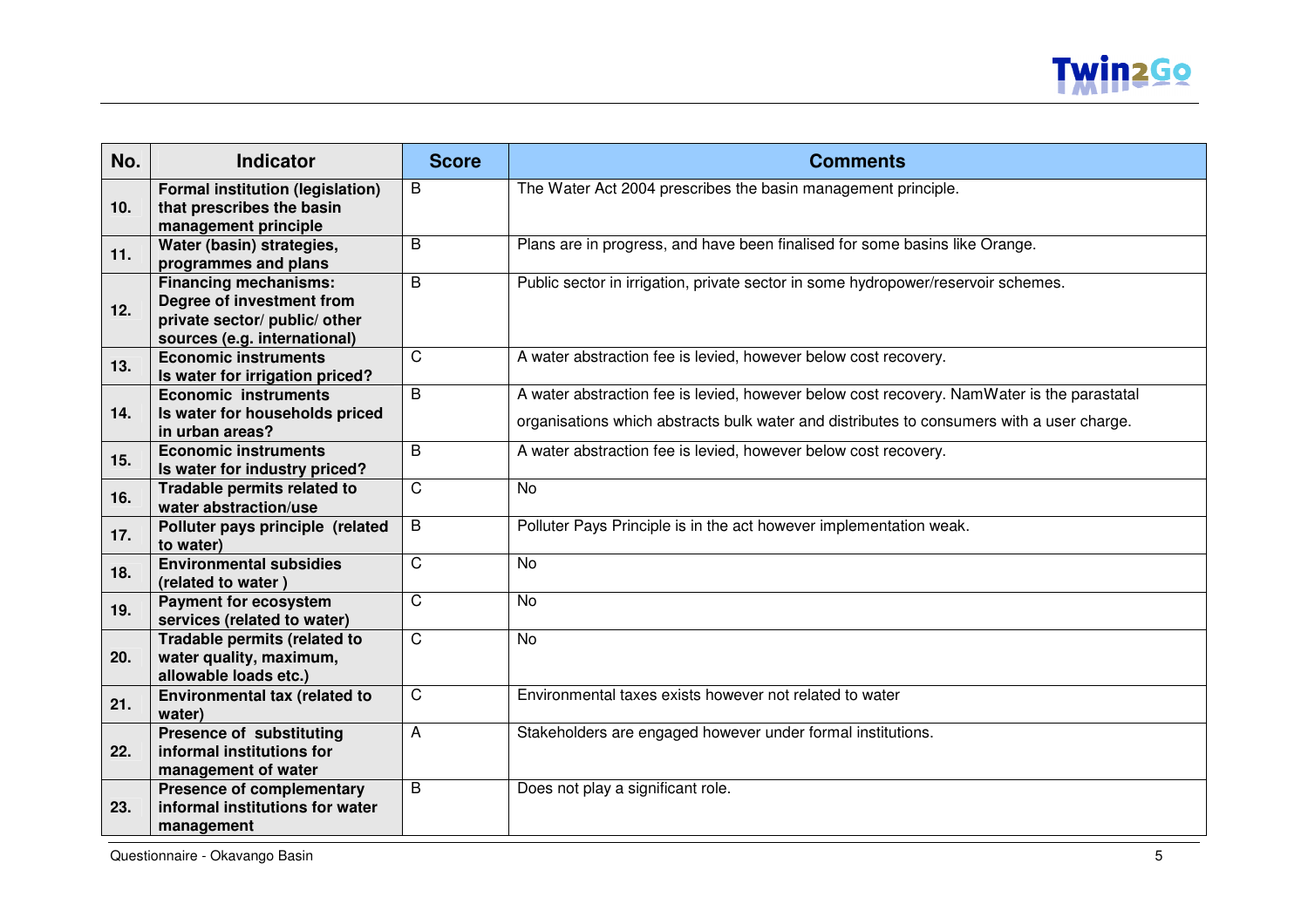

| No.  | <b>Indicator</b>                                                                                   | <b>Score</b> | <b>Comments</b>                                                                              |
|------|----------------------------------------------------------------------------------------------------|--------------|----------------------------------------------------------------------------------------------|
| 23.a | Case-specific indicator(s)                                                                         |              |                                                                                              |
|      | b) Formalisation of IWRM principles & Millennium Development Goals                                 |              |                                                                                              |
| 24.  | <b>Formalised IWRM principles</b>                                                                  | А            | The act and water management strategy is based on IWRM principles                            |
| 25.  | State of implementation of<br><b>IWRM</b> principles                                               | B            | Basin management plans exists for some basins implementation lagging behind for some basins. |
| 26.  | <b>Capacity to implement IWRM</b>                                                                  | B            | Capacity building activities are supported by government and international donors.           |
| 27.  | Is universal and non-<br>discriminatory access to safe<br>drinking water and sanitation a<br>goal? | A            | Yes, its even a criteria that the access should be affordable.                               |
| 28.  | Integration of wetlands in<br><b>IWRM and IRBM*</b>                                                | B            | Yes for the Okavango basin                                                                   |
| 28.a | Case-specific indicator(s)                                                                         |              |                                                                                              |
|      | c) Decision making regarding uncertainties                                                         |              |                                                                                              |
| 29.  | <b>General practices for dealing</b><br>with uncertainties                                         | B            | Not specifically mentioned in the act of management strategies.                              |
| 30.  | <b>Dealing with uncertainties:</b><br><b>Reversible and flexible options</b>                       | B            | Not specifically mentioned in the act of management strategies                               |
| 31.  | Dealing with uncertainties:<br><b>Safety margins</b>                                               | B            | Not specifically mentioned in the act of management strategies                               |
| 32.  | Are scenarios used for decision<br>making?                                                         | A            | Scenarios are sometimes used in basin planning however depending on the situation.           |
| 33.  | <b>Climate risks: Climate</b><br>variability and change                                            | A            | Climate variability and change is being assessed as part of donor funded projects            |
| 33.a | Case-specific indicator(s)                                                                         |              |                                                                                              |
|      |                                                                                                    |              |                                                                                              |

### **II) Actor networks with emphasis on the role and interactions of state and non-state actors and power relationships**

#### **a) Cooperation and coordination structures**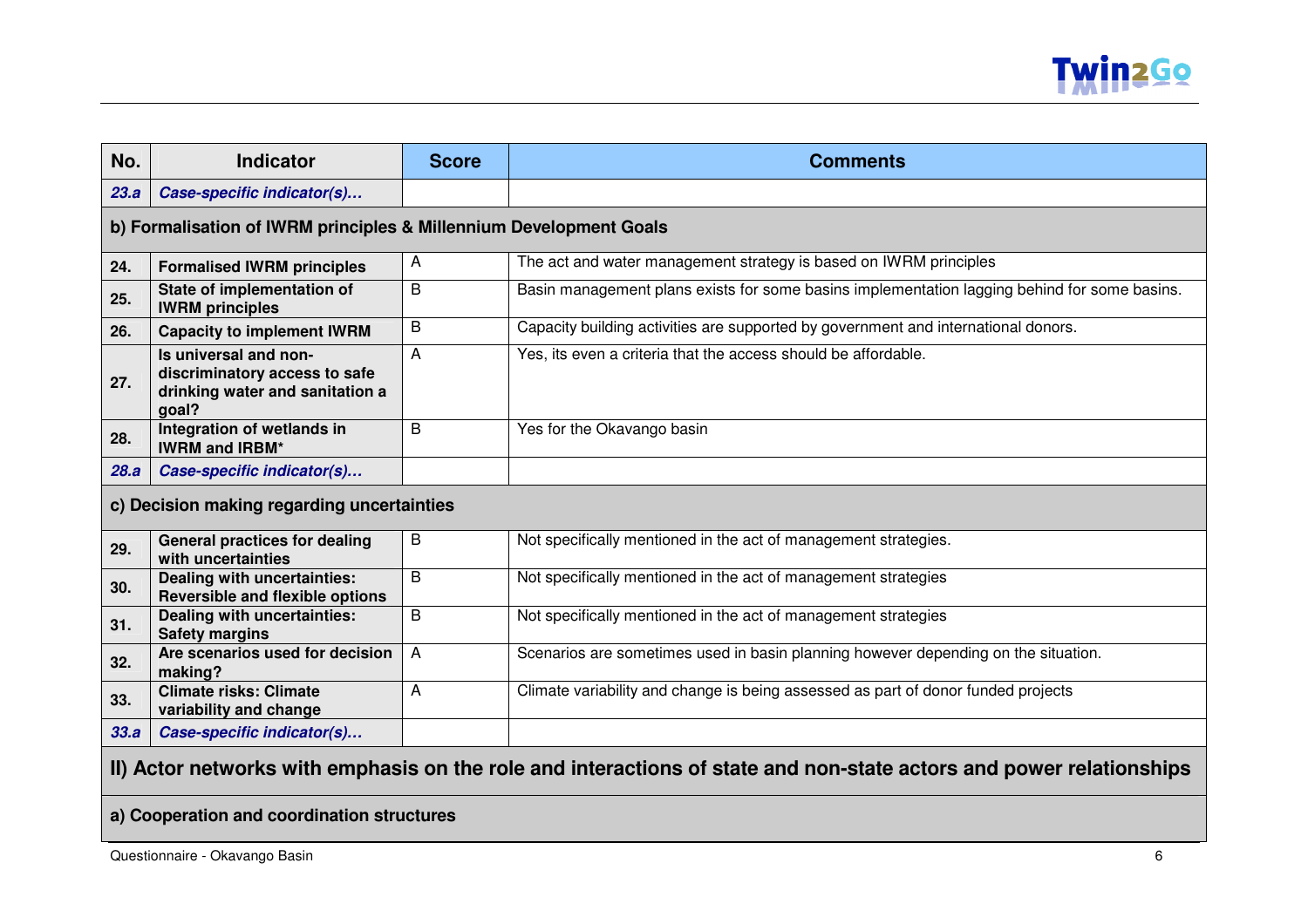

| No.  | <b>Indicator</b>                                                                                                                                   | <b>Score</b> | <b>Comments</b>                                                                                        |  |
|------|----------------------------------------------------------------------------------------------------------------------------------------------------|--------------|--------------------------------------------------------------------------------------------------------|--|
| 34.  | <b>Vertical coordination</b><br>(governmental)                                                                                                     | A            | Vertical coordination is established and functional                                                    |  |
| 35.  | <b>Horizontal coordination</b><br>(governmental)                                                                                                   | C            | Horizontal coordination exists (WASCO) however this coordination body never meets.                     |  |
| 36.  | Role of local governments                                                                                                                          | B            | Local governments participate as a stakeholder in basin management organisations where these<br>exists |  |
| 36.a | Case-specific indicator(s)                                                                                                                         |              |                                                                                                        |  |
|      | b) Information sharing via formal rules, dependency relationships etc.                                                                             |              |                                                                                                        |  |
| 37.  | Kinds of knowledge included<br>=> Role of experts/ science,<br>local/traditional knowledge                                                         | B            |                                                                                                        |  |
| 38.  | Access to information =><br>about expert knowledge and<br>management plans                                                                         | B            | Information is accessible                                                                              |  |
| 38.a | Case-specific indicator(s)                                                                                                                         |              |                                                                                                        |  |
|      | III) Multi-level interactions across administrative boundaries and vertical integration across levels and horizontal<br>integration across sectors |              |                                                                                                        |  |
|      | a) Centralisation                                                                                                                                  |              |                                                                                                        |  |
| 39.  | One level one actor?                                                                                                                               | A            | The ministry is the dominant partner                                                                   |  |
| 40.  | Degree of centralisation                                                                                                                           | B            | Decentralisation has taken place, with the ministry being still in control                             |  |
| 41.  | <b>Technical capacity and economies</b><br>of scale                                                                                                | B            | There is limited capacity a lower levels.                                                              |  |
| 42.  | <b>Legal obligations and</b><br>responsibility                                                                                                     | Α            | Well defined in the act- not well implemented yet.                                                     |  |
| 42.a | Case-specific indicator(s)                                                                                                                         |              |                                                                                                        |  |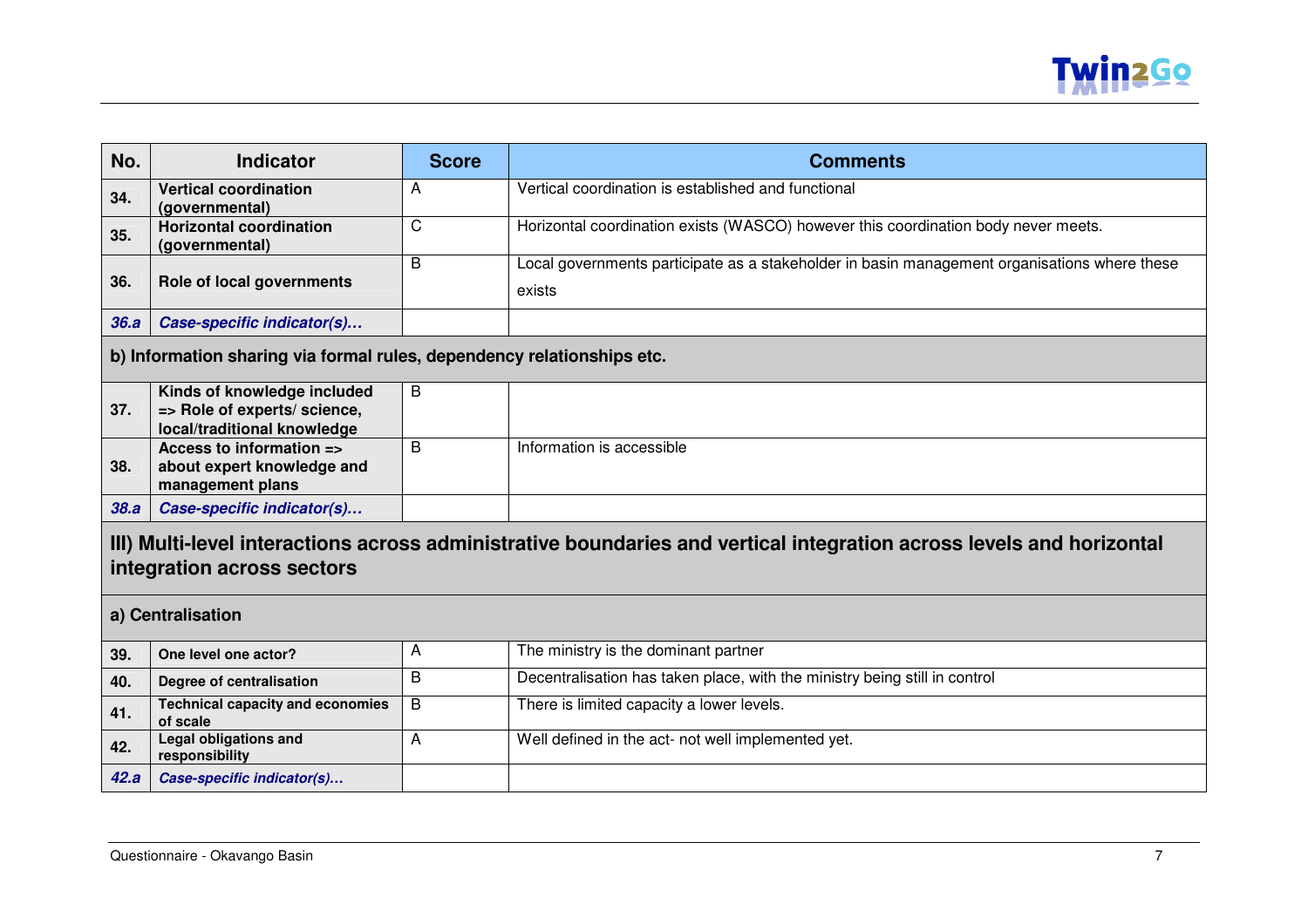

## **B) Context**

| No. | <b>Indicator</b>                                      | <b>Score</b> | <b>Comments</b>                                                                                                                                                                                                                                                                                                                                                                                                                                                                                       |
|-----|-------------------------------------------------------|--------------|-------------------------------------------------------------------------------------------------------------------------------------------------------------------------------------------------------------------------------------------------------------------------------------------------------------------------------------------------------------------------------------------------------------------------------------------------------------------------------------------------------|
|     | I) Societal dimension                                 |              |                                                                                                                                                                                                                                                                                                                                                                                                                                                                                                       |
| 43. | Proportion of the population<br>living in rural areas | 64.9         | Source: United Nations Population Division (2008): World Urbanization Prospects: The 2007<br>revision Population Database, http://esa.un.org/unup/<br>Values for 2005                                                                                                                                                                                                                                                                                                                                 |
| 44. | State of societal development                         | C(0.686)     | Human Development Index<br>Source: UNDP: Human Development Report<br>Values for 2009<br>http://hdrstats.undp.org/en/countries/country fact sheets/cty fs SWE.html                                                                                                                                                                                                                                                                                                                                     |
| 45. | Social sustainability (Gini<br>Index)                 | E(74.3)      | Gini Index<br>Source: UNDP: Human Development Report 2009,<br>http://hdr.undp.org/en/media/HDR 2009 EN Complete.pdf - Values were calculated based on data<br>by World Bank (2009d)                                                                                                                                                                                                                                                                                                                   |
| 46. | Economic sustainability (e.g.<br>GDP)                 | D(4,547)     | GDP per capita (US-\$, PPP-corrected)<br>Source: World Bank, http://siteresources.worldbank.org/ICPINT/Resources/icp-final-tables.pdf<br>Values for 2005 Gini Index<br>Source: UNDP: Human Development Report 2009,<br>http://hdr.undp.org/en/media/HDR 2009 EN Complete.pdf - Values were calculated based on data<br>by World Bank (2009d) GDP per capita (US-\$, PPP-corrected)<br>Source: World Bank, http://siteresources.worldbank.org/ICPINT/Resources/icp-final-tables.pdf<br>Values for 2005 |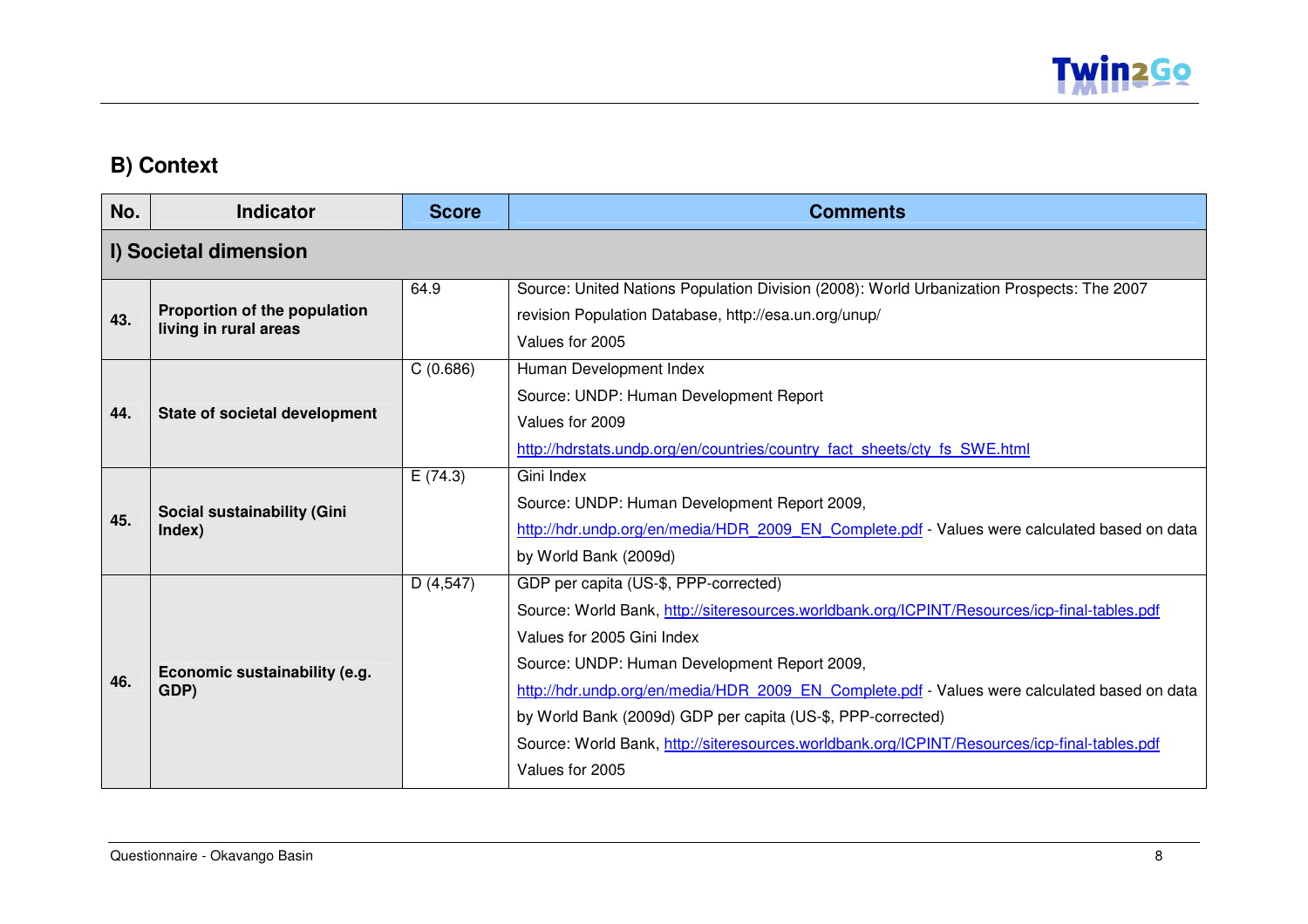

| No.                                                                                      | <b>Indicator</b>                                                  | <b>Score</b> | <b>Comments</b>                                                                                   |
|------------------------------------------------------------------------------------------|-------------------------------------------------------------------|--------------|---------------------------------------------------------------------------------------------------|
|                                                                                          |                                                                   | C(4.5)       | <b>Corruption Perception Index</b>                                                                |
|                                                                                          | <b>Effectiveness of formal</b>                                    |              | Source: Transparency International,                                                               |
| 47.                                                                                      | <b>institutions</b>                                               |              | http://www.transparency.org/policy research/surveys indices/cpi/2009/cpi 2009 table               |
|                                                                                          |                                                                   |              | Values for 2009                                                                                   |
|                                                                                          |                                                                   | No data      | Rating by the rating agency "Standards & Poor                                                     |
|                                                                                          | <b>Trustworthiness of economic</b>                                |              | Source: The Guardian (article from 22.05.2009),                                                   |
| 48.                                                                                      | institutional setting - degree of                                 |              | http://www.quardian.co.uk/business/2009/may/22/recession-government-borrowing#zoomed-             |
|                                                                                          | risk for foreign direct<br>investment                             |              | picture                                                                                           |
|                                                                                          |                                                                   |              |                                                                                                   |
|                                                                                          | Presence of avenues of dissent                                    | A (9.00)     | Press Freedom Index                                                                               |
| 49.                                                                                      | - press freedom, freedom of                                       |              | Source: Reporters without Borders, http://www.rsf.org/en-classement1003-2009.html                 |
|                                                                                          | speech                                                            |              | Values for 2009                                                                                   |
| 49.a                                                                                     | Case-specific indicator(s)                                        |              |                                                                                                   |
| II) Good Governance Principles at the national level - legal basis at the national level |                                                                   |              |                                                                                                   |
|                                                                                          | <b>Participatory regarding</b>                                    | B            | There is no platform for stakeholder interaction at national level. Stakeholder interaction takes |
| 50.                                                                                      | decision making in the water<br>sector                            |              | place at lower levels - at basin and local level.                                                 |
| 51.                                                                                      | <b>Transparency regarding water</b><br>allocation                 | B            |                                                                                                   |
|                                                                                          | <b>Effectiveness and efficiency</b>                               | B            |                                                                                                   |
| 52.                                                                                      | regarding decision making in<br>the water sector                  |              |                                                                                                   |
| 53.                                                                                      | <b>Equitable and inclusive</b>                                    | B            | Based on IWRM principles                                                                          |
| 54.                                                                                      | Predictability - with regard to<br><b>IWRM and climate change</b> | B            |                                                                                                   |
| 54.a                                                                                     | Case-specific indicator(s)                                        |              |                                                                                                   |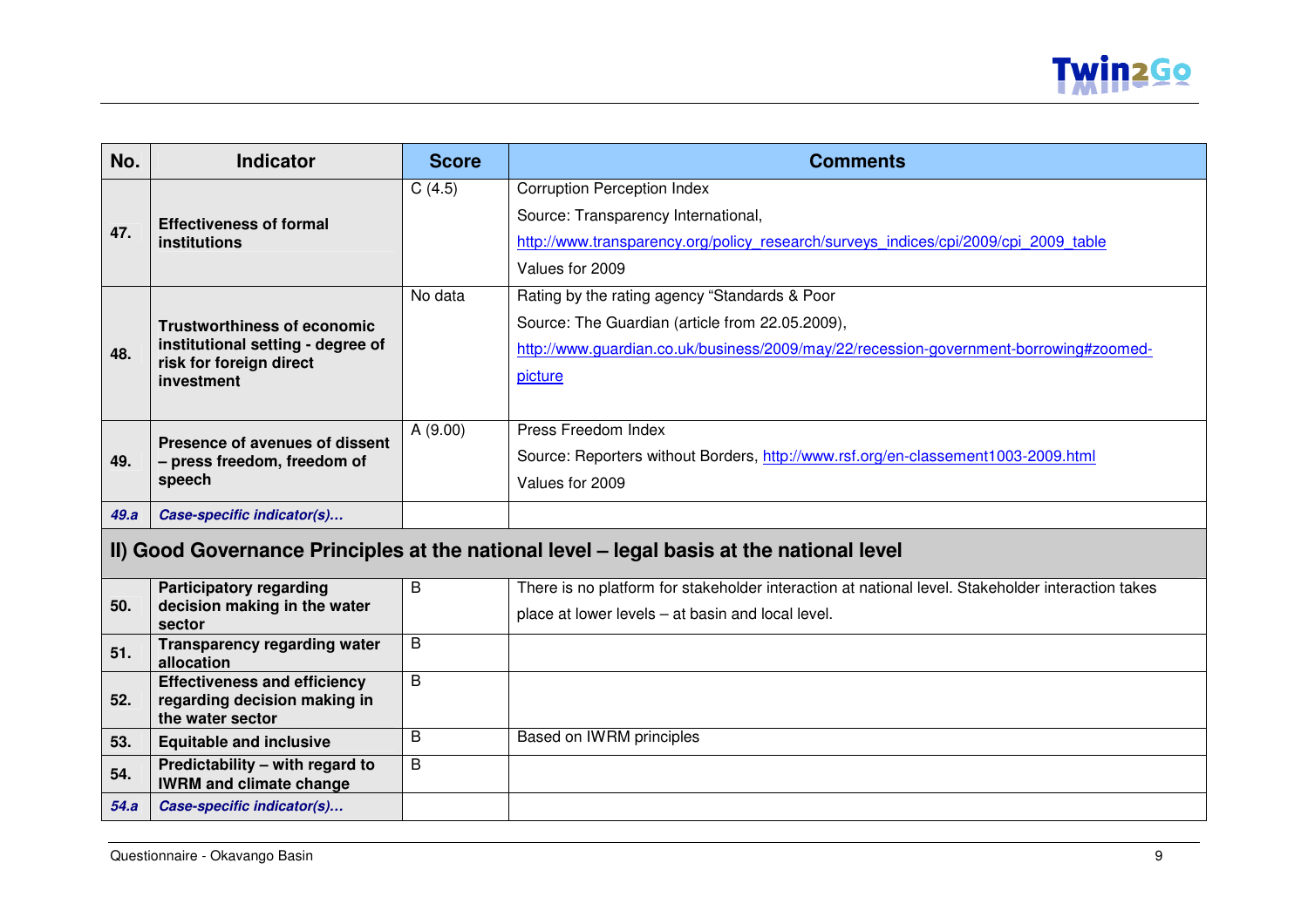

| No. | <b>Indicator</b>                                 | <b>Score</b> | <b>Comments</b>                                                                                     |  |
|-----|--------------------------------------------------|--------------|-----------------------------------------------------------------------------------------------------|--|
|     | III) Environmental dimension                     |              |                                                                                                     |  |
| 55. | Köppen-Geiger climate                            | <b>BWK</b>   | Source: Kottek, M., J. Grieser, C. Beck, B. Rudolf, and F. Rubel (2006), http://koeppen-geiger.vu-  |  |
|     | classification (river basin)                     | <b>BWh</b>   | wien.ac.at/present.htm#maps                                                                         |  |
|     |                                                  | A            | Source: GWSP Digital Water Atlas (2008), GWSP Digital Water Atlas (2008),                           |  |
| 56. | <b>Climate Moisture Index</b>                    |              | http://atlas.gwsp.org/index.php?option=com wrapper&Itemid=53                                        |  |
|     |                                                  |              | &id desc=98&itemId desc=63&id ds=146&itemId ds=52                                                   |  |
|     |                                                  |              | &header=Climate%20Moisture%20Index&site=b1 cmi anWSAG1 0                                            |  |
|     |                                                  | A            | Source: GWSP atlas (2008), http://atlas.gwsp.org/index.php?option=com_wrapper&Itemid=53             |  |
| 57. | <b>Climate Moisture Index</b>                    |              | &id desc=126&itemId desc=63&id ds=171&itemId ds=52&header=Coefficient%20of%20                       |  |
|     | <b>Coefficient of Variation</b>                  |              | Variation%20for%20Climate%20Moisture%20Index&site=b2 cmi annual cv                                  |  |
|     |                                                  | C(8810)      | Source: UNESCO, UN World Water Development Report, http://www.greenfacts.org/en/water-              |  |
| 58. | Per Capita Equivalent of                         |              | resources/figtableboxes/3.htm                                                                       |  |
|     | <b>TARWA</b>                                     |              | Values for 2005                                                                                     |  |
|     |                                                  | $E(1-5)$     | Source: University of Kassel, WaterGAP 2.0, http://www.env-                                         |  |
| 59. | Average water availability at the                |              | edu.gr/Documents/World%20Water%20in%202025.pdf                                                      |  |
|     | river basin level (1995)                         |              |                                                                                                     |  |
|     | Annual renewable water supply                    | E            | Source: World Resources Institute, EarthTrends 2001,                                                |  |
| 60. | per person by river basin (1995)                 |              | http://earthtrends.wri.org/pdf library/maps/2-4 m WaterSupply1995.pdf                               |  |
|     | Projected annual renewable                       | E            | Source: World Resources Institute, EarthTrends 2001, http://earthtrends.wri.org/pdf library/maps/2- |  |
| 61. | water supply per person by<br>river basin (2025) |              | 4 m WaterSupply2025.pdf                                                                             |  |
| 62. | <b>Relative Water Stress Index</b>               | E            | Source: UNESCO, World Water Development Report II, http://wwdrii.sr.unh.edu/download.html           |  |
|     |                                                  | D            | Source: Oxford Centre for Water Research (OCWR), 2008-2010,                                         |  |
| 63. | <b>Climate Vulnerability Index</b>               |              | http://ocwr.ouce.ox.ac.uk/research/wmpg/cvi/                                                        |  |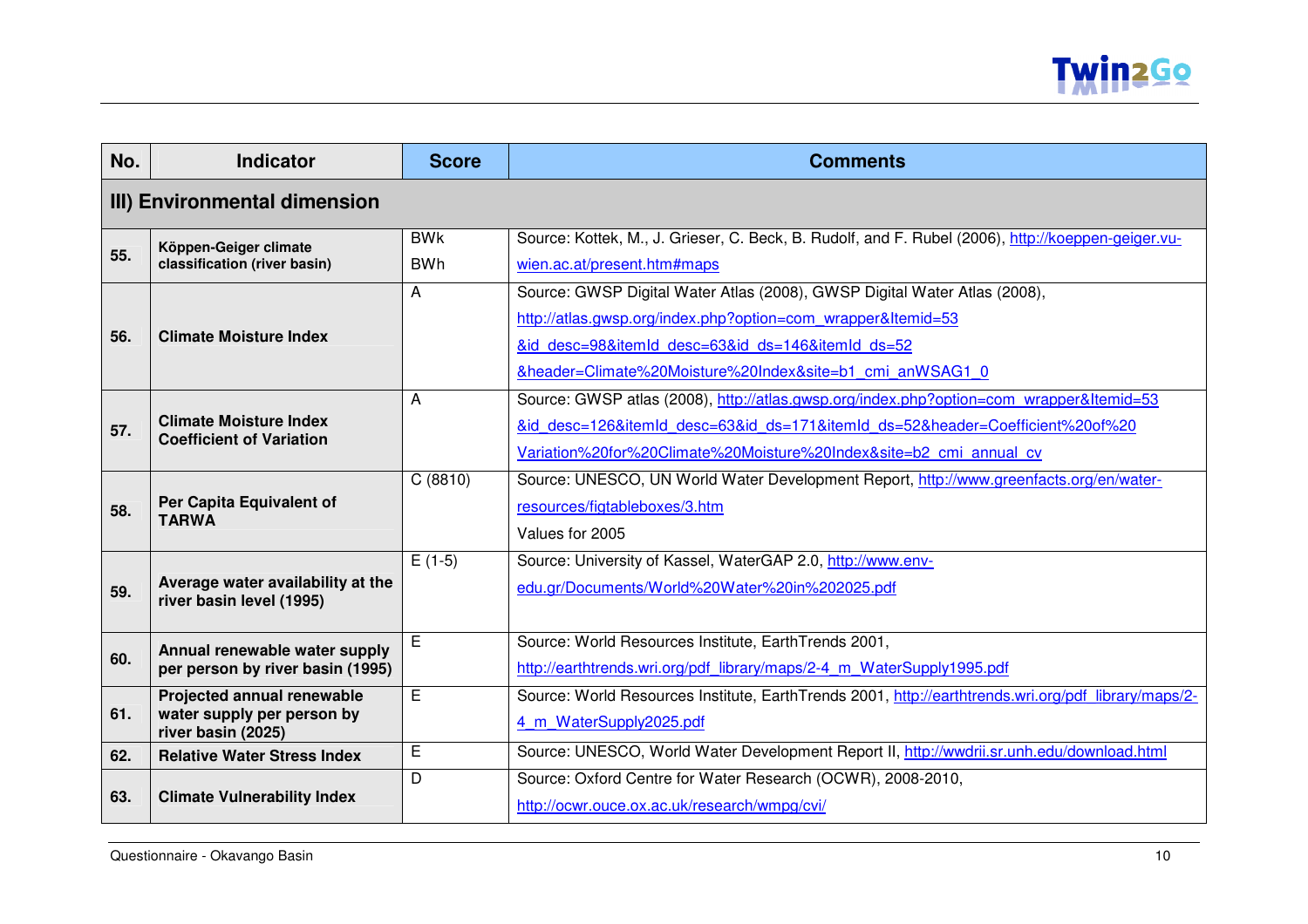

| No.  | <b>Indicator</b>                                                                                    | <b>Score</b> | <b>Comments</b>                                                      |
|------|-----------------------------------------------------------------------------------------------------|--------------|----------------------------------------------------------------------|
| 64.  | Degree to which water quality<br>status restricts usability of<br>users' types                      | A            | <b>WFD RBMP</b>                                                      |
| 65.  | <b>Extent of flow and channel</b><br>modification                                                   | B            | Significant flow and channel modification                            |
| 66.  | Impact of land-use changes on<br>hydrological processes                                             | B            | Land use changes has a significant effect on hydrological processes. |
| 67.  | Uncertainty associated to<br>climate change predictions<br>regarding precipitation for the<br>basin | D            | Source: Illustration from MAGICC-SCENGEN                             |
| 67.a | Case-specific indicator(s)                                                                          |              |                                                                      |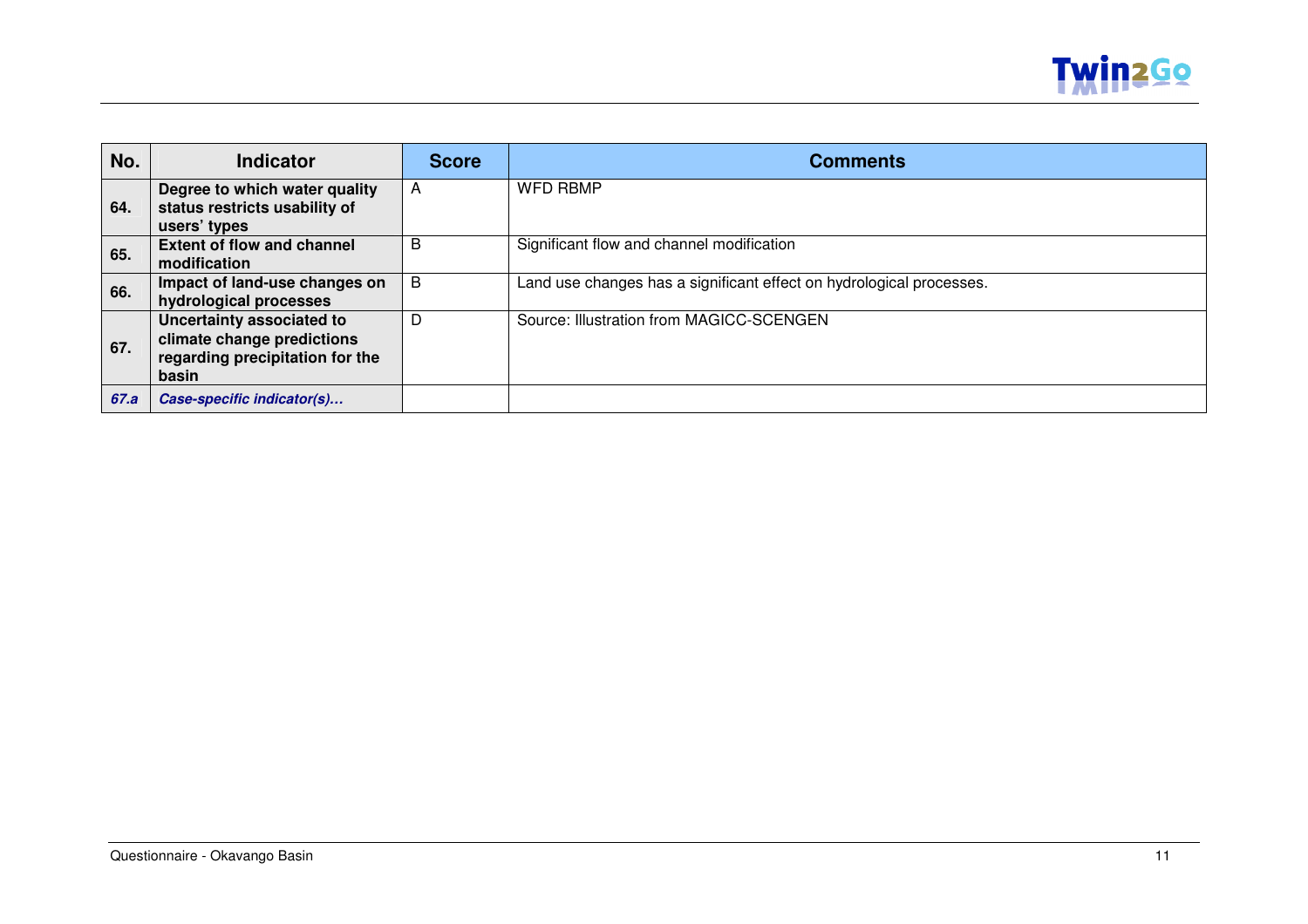

## **C) Performance**

| No.  | <b>Indicator</b>                                                                             | <b>Score</b> | <b>Comments</b>                                                                                                                                                      |
|------|----------------------------------------------------------------------------------------------|--------------|----------------------------------------------------------------------------------------------------------------------------------------------------------------------|
|      | I) Progress towards stated Goals                                                             |              |                                                                                                                                                                      |
| 68.  | Progress towards sustainable<br>access to safe drinking water<br>(MDG drinking water target) | A            | Source: WHO & UNICEF (2008), Progress on Drinking Water and Sanitation: Special Focus on<br>Sanitation, http://www.wssinfo.org/en/40_MDG2008.html<br>Values for 2006 |
| 69.  | Proportion of population with<br>access to improved drinking<br>water                        | C(92%)       | Source: UN statistics of MDG progress, http://mdgs.un.org/unsd/mdg/Data.aspx<br>Values for 2006                                                                      |
| 70.  | Proportion of rural population<br>with access to improved<br>drinking water                  | C(88%)       | Source: UN statistics of MDG progress, http://mdgs.un.org/unsd/mdg/Data.aspx<br>Values for 2006                                                                      |
| 71.  | Progress towards sustainable<br>access to basic sanitation<br>(MDG sanitation target)        | C            | Source: WHO & UNICEF (2008), Progress on Drinking Water and Sanitation: Special Focus on<br>Sanitation, http://www.wssinfo.org/en/40 MDG2008.html<br>Values for 2006 |
| 72.  | Proportion of population with<br>access to improved sanitation<br>facilities                 | E (33%)      | Source: UN statistics of MDG progress, http://mdgs.un.org/unsd/mdg/Data.aspx<br>Values for 2006                                                                      |
| 73.  | Proportion of rural population<br>with access to improved<br>sanitation facilities           | E(17%)       | Source: UN statistics of MDG progress, http://mdgs.un.org/unsd/mdg/Data.aspx<br>Values for 2006                                                                      |
| 73.a | Case-specific indicator(s)                                                                   |              |                                                                                                                                                                      |
|      | II) Good governance principles as indicators for the process dimension                       |              |                                                                                                                                                                      |
| 74.  | <b>Participatory regarding</b><br>decision making in the water<br>sector                     | A            | Stakeholder participation practices in decision making.                                                                                                              |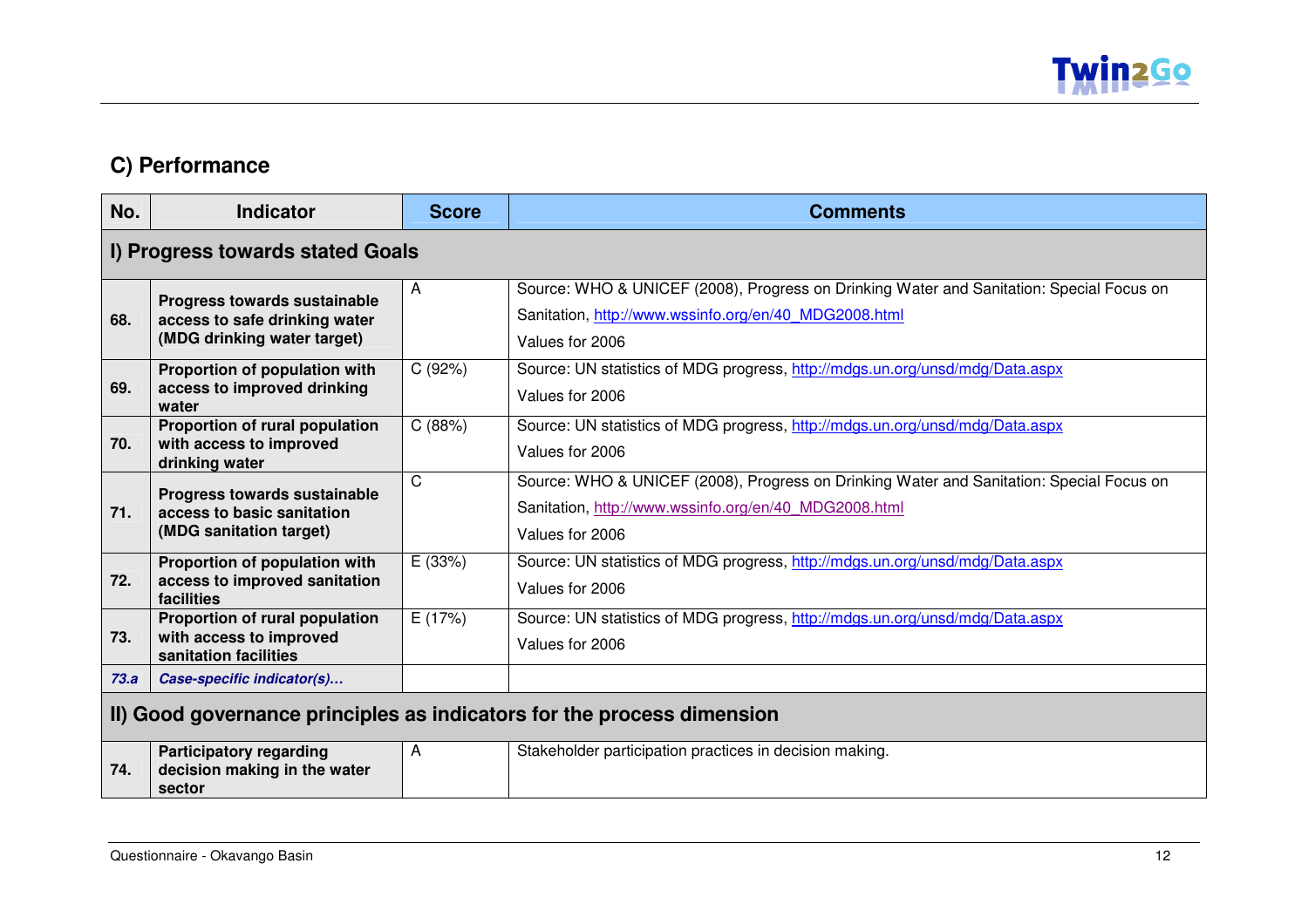

| No.  | <b>Indicator</b>                                                                                                                     | <b>Score</b> | <b>Comments</b>                                                                                                                                                |
|------|--------------------------------------------------------------------------------------------------------------------------------------|--------------|----------------------------------------------------------------------------------------------------------------------------------------------------------------|
| 75.  | <b>Transparency regarding water</b><br>allocation                                                                                    | B            |                                                                                                                                                                |
| 76.  | <b>Effectiveness and efficiency</b><br>regarding decision making in<br>the water sector                                              | B            |                                                                                                                                                                |
| 77.  | <b>Equitable and inclusive</b>                                                                                                       | B            |                                                                                                                                                                |
| 78.  | Predictability - with regard to<br><b>IWRM and climate change</b>                                                                    | $\mathsf C$  |                                                                                                                                                                |
| 78.a | Case-specific indicator(s)                                                                                                           |              |                                                                                                                                                                |
|      | III) Stakeholder participation                                                                                                       |              |                                                                                                                                                                |
| 79.  | Deliberative engagement<br>opportunities                                                                                             | B            |                                                                                                                                                                |
| 80.  | Inclusiveness of stakeholder<br>participation                                                                                        | A            | All relevant stakeholder groups are included.                                                                                                                  |
| 80.a | Case-specific indicator(s)                                                                                                           |              |                                                                                                                                                                |
|      | IV) Response to climate change                                                                                                       |              |                                                                                                                                                                |
| 81.  | <b>Strategy for adaptation to</b><br>climate change in the water<br>sector                                                           | C            | Namibia has not developed a NAPA. A second communication to UNFCCC (planned for 2011) is in<br>progress. This communication will also address water resources. |
| 82.  | <b>Availability of specific</b><br>knowledge enabling adaptation                                                                     | B            | Knowledge on impacts on climate change impacts on water resources in Namibia is being<br>established- primarily through internationally supported activities.  |
| 83.  | Awareness of water managers<br>regarding adaptation to climate<br>change                                                             | B            | Awareness raising activities has been undertaken as parts of national and international activities.                                                            |
| 84.  | <b>Coordinated implementation</b><br>process regarding adaptation<br>to climate change: Program /<br>Plan of activities and measures | C            | No coordinated implementation.                                                                                                                                 |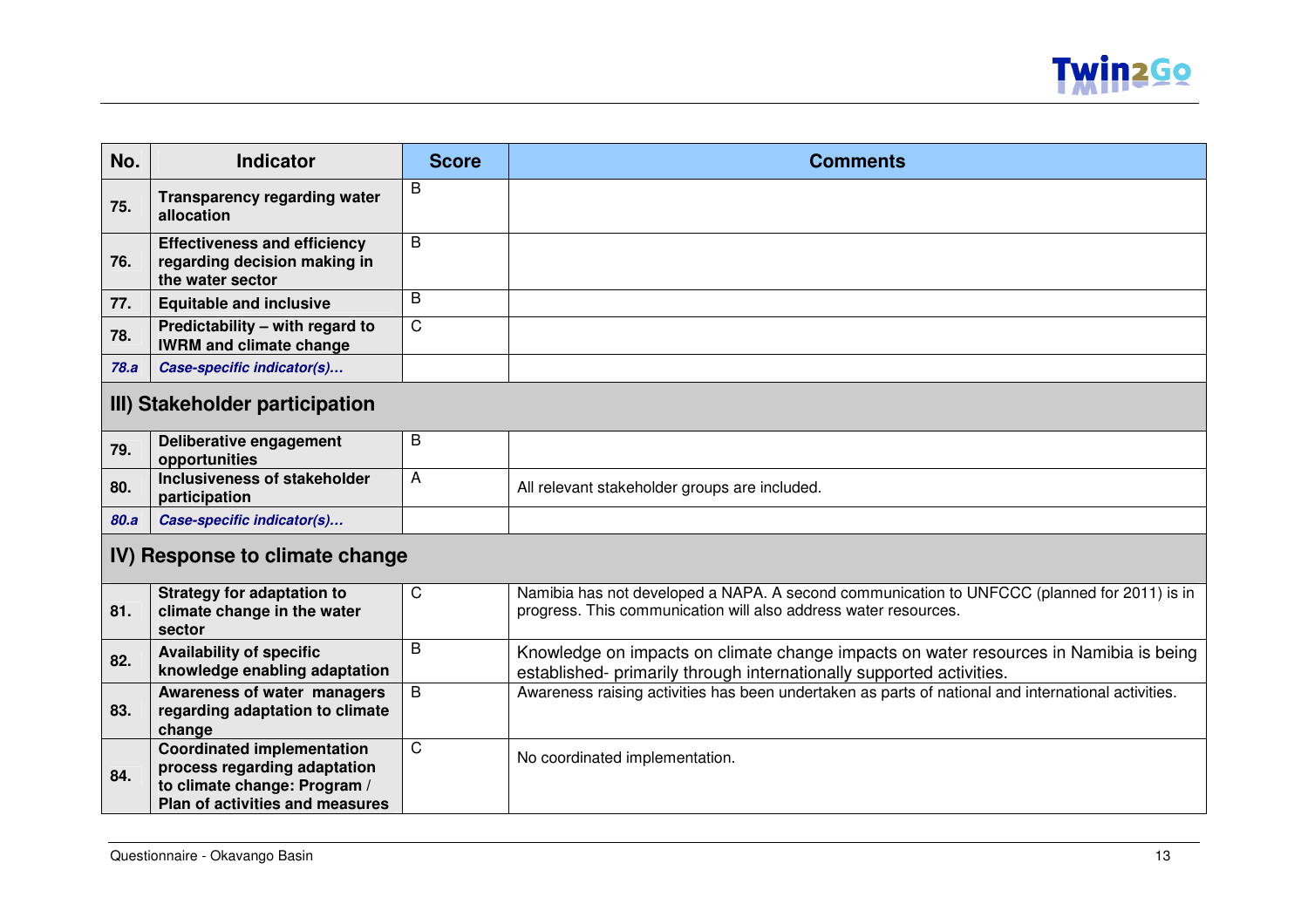

| No.  | <b>Indicator</b>              | Score | <b>Comments</b>          |
|------|-------------------------------|-------|--------------------------|
| 85.  | <b>Operational activities</b> |       | No operational measures. |
|      | (measures)                    |       |                          |
|      | Ways to deal with climate     | B     |                          |
| 86.  | variability (floods and       |       |                          |
|      | droughts)                     |       |                          |
| 86.a | Case-specific indicator(s)    |       |                          |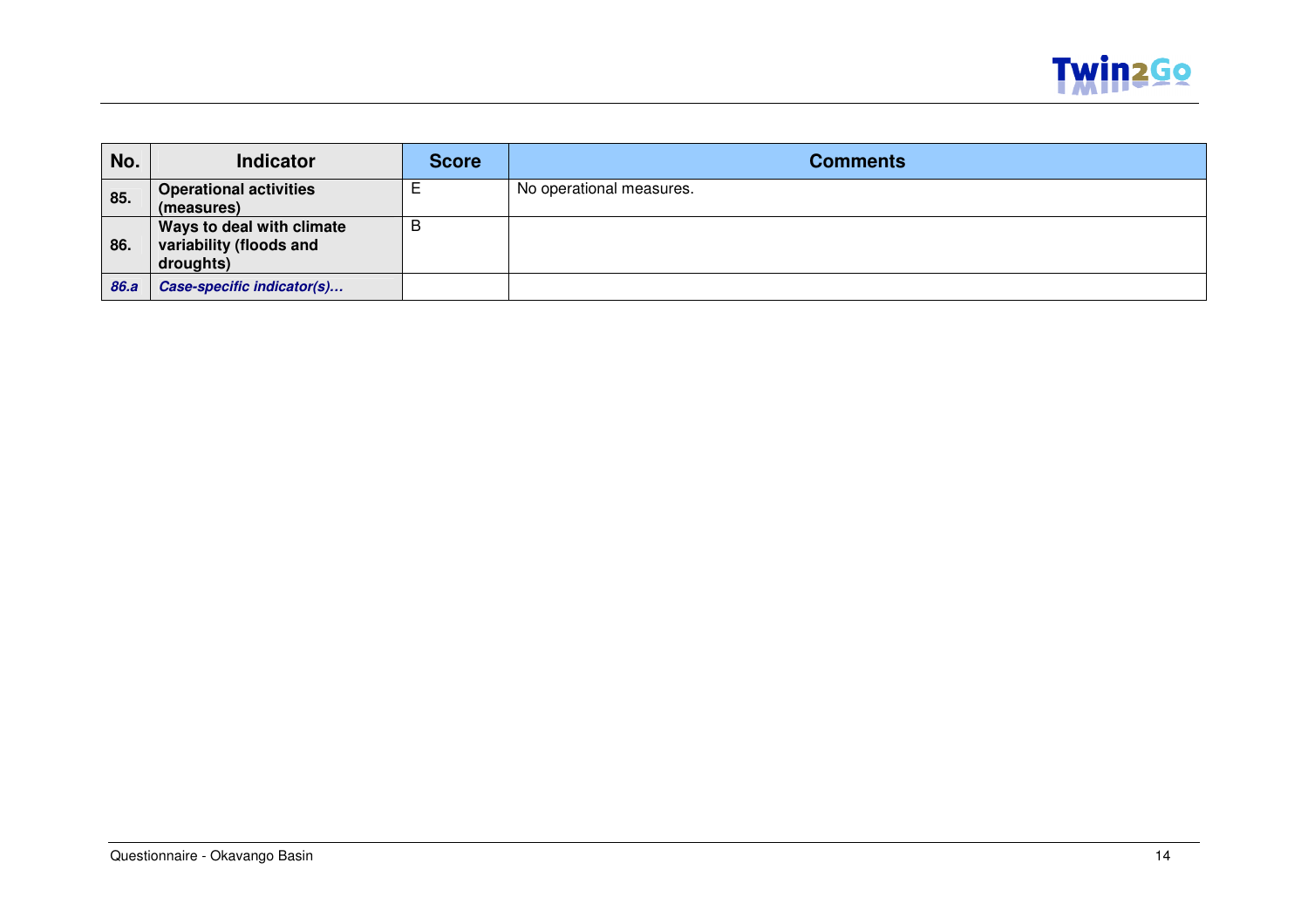

## **Context**

| No.                             | <b>Indicator</b>      | <b>Score</b> | <b>Comments</b>                                 |  |  |  |
|---------------------------------|-----------------------|--------------|-------------------------------------------------|--|--|--|
| <b>I) Basin Characteristics</b> |                       |              |                                                 |  |  |  |
| <b>67a</b>                      | <b>Sub-Basin Size</b> | 153.783      |                                                 |  |  |  |
|                                 |                       | km2 (37% of  |                                                 |  |  |  |
|                                 |                       | the basin)   |                                                 |  |  |  |
| 67b                             | Transboundary         | Yes          | Riparian countries Angola, Namibia and Botswana |  |  |  |

## **Performance**

| No.                                                 | <b>Indicator</b>                      | <b>Score</b> | <b>Comments</b>                                                                                                 |  |  |  |
|-----------------------------------------------------|---------------------------------------|--------------|-----------------------------------------------------------------------------------------------------------------|--|--|--|
| I) Environmental sustainability                     |                                       |              |                                                                                                                 |  |  |  |
| a) State of the water resources and the environment |                                       |              |                                                                                                                 |  |  |  |
| 87                                                  | <b>Aquatic biodiversity</b>           | A            | EPSMO project, Technical Diagnostic study, Okavango Environmental Flow Assessment, fish<br>study, 2009          |  |  |  |
| 88                                                  | <b>Invasive exotic species</b>        | A            | EPSMO project, Technical Diagnostic study, Okavango Environmental Flow Assessment, fish<br>study, 2009          |  |  |  |
| 89                                                  | Surface and groundwater<br>quality    | A            | EPSMO project, Technical Diagnostic study, Okavango Environmental Flow Assessment, Water<br>Quality study, 2009 |  |  |  |
| 90                                                  | Groundwater use                       | B            | Groundwater use has intensified                                                                                 |  |  |  |
| 91                                                  | <b>Water Exploitation Index (WEI)</b> |              |                                                                                                                 |  |  |  |